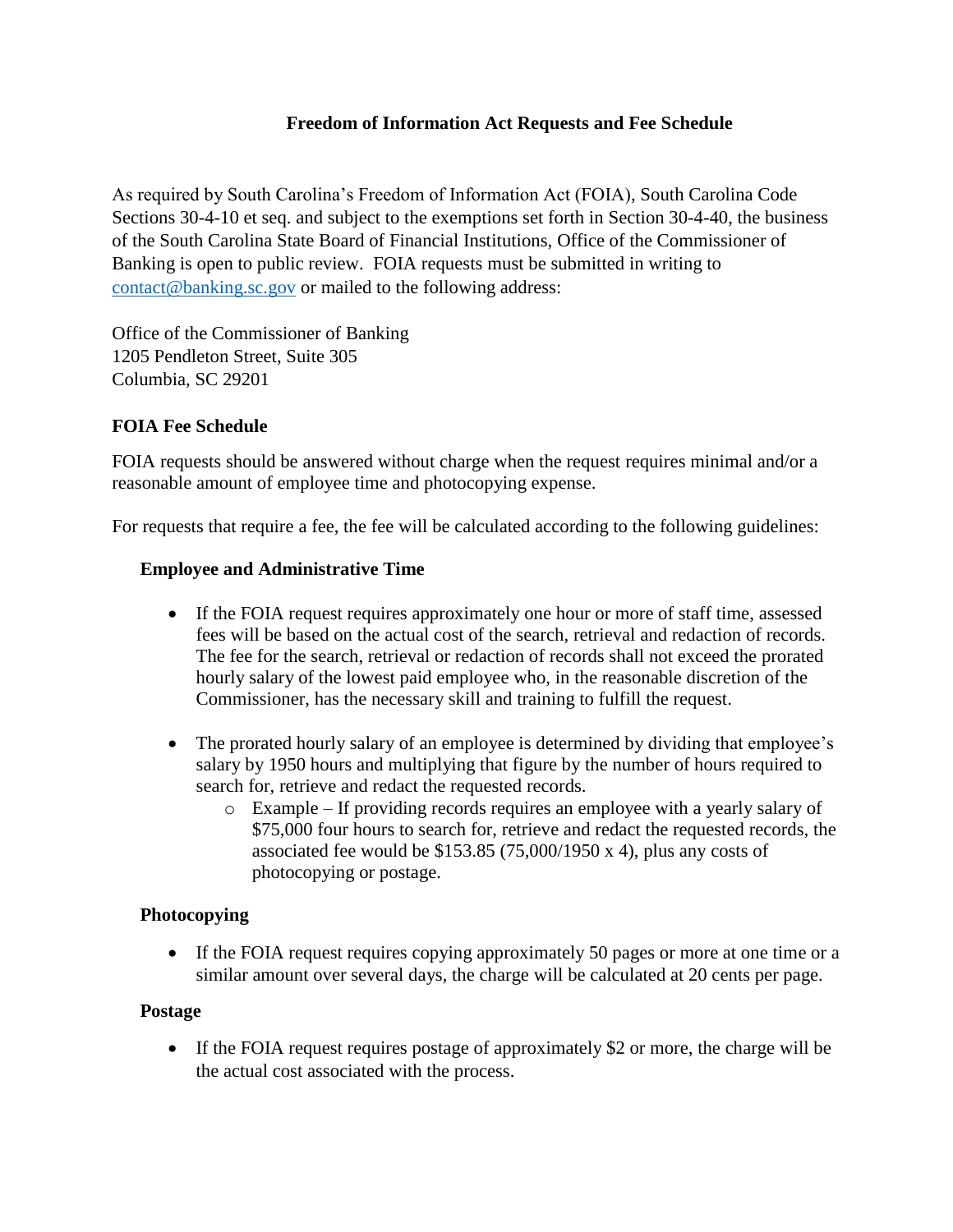# **Deposit**

• A deposit not to exceed 25% of the total reasonably anticipated cost for reproduction of (providing) the records may be required before the search, retrieval and redaction of records.

# **Miscellaneous**

- Fees for photocopying, employee and administrative time, and postage are assessed separately and will be cumulative.
- In determining whether a fee is warranted and in calculating the amount required, one or more related FOIA requests from the same individual or organization will be considered as a single request
- Any individual making a FOIA request which will result in a charge shall be notified in advance of the approximate cost for providing that information. Notification and acceptance of those charges must be in writing.
- Payment for FOIA requests should be made payable to the Office of the Commissioner of Banking. Checks and money orders related to a FOIA request should reference the FOIA request associated with the payment.
- Constitutional officers, members of the General Assembly, and other State agencies shall not be charged for information or records released under the FOIA.
- Charges may be waived or levied at the discretion of the Commissioner.